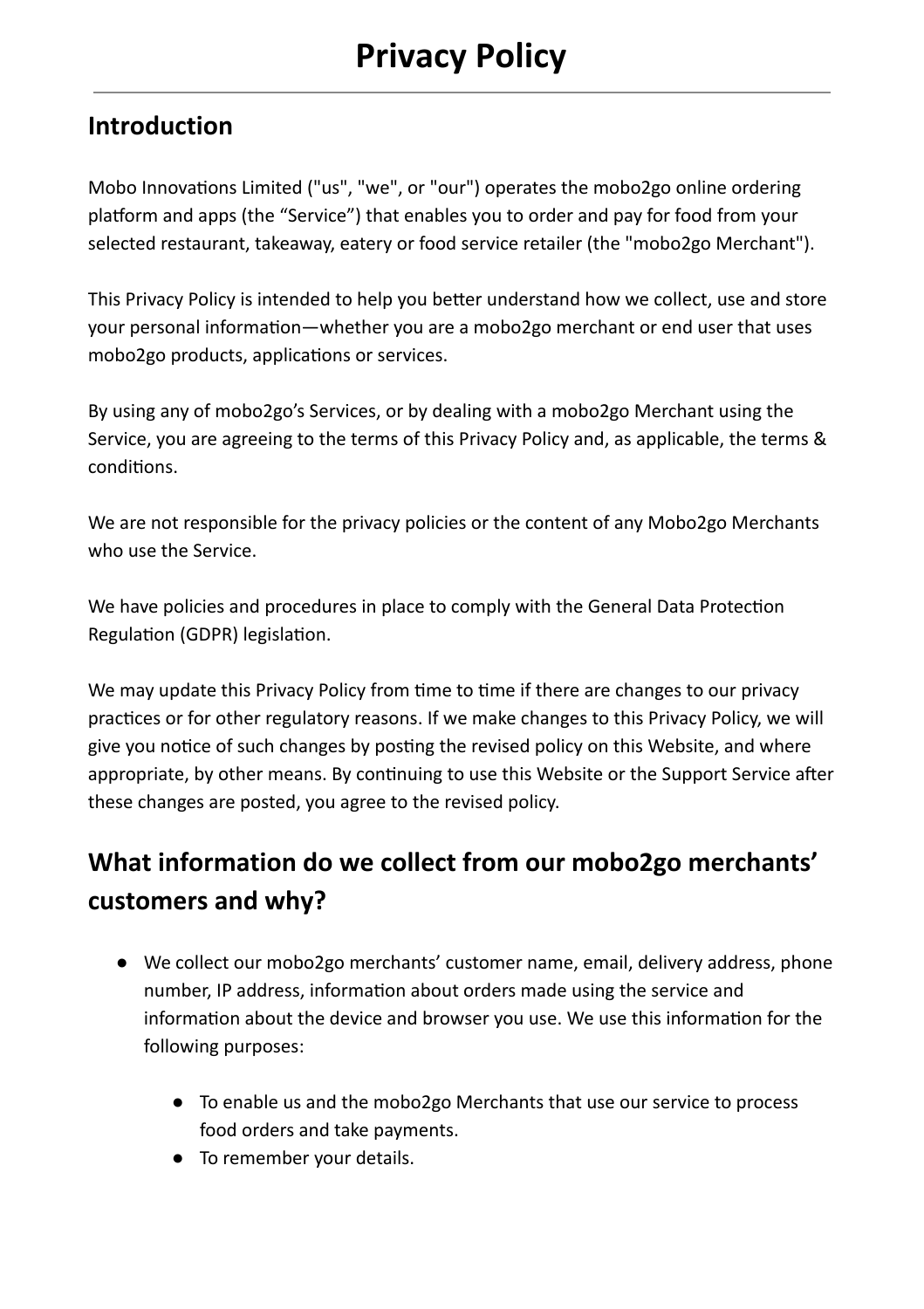- To share your details and order with the mobo2go Merchant that you have placed the order with. The mobo2go Merchants use of that data will be subject to their own privacy policy.
- To record and track sales data.
- To gather analysis or valuable information so that we can improve our Service
- To monitor the usage of our Service
- To detect, prevent and address technical issues
- To enable the mobo2go merchant to provide you with special offers and relevant news, unless you have opted not to receive such information. You may opt out of receiving these communications by following the unsubscribe link or instructions provided in any email or SMS text message sent. You can also opt out via the My Account - Preferences menu option.
- You are under no obligation to provide any such information. However, if you should choose to withhold requested information, we may not be able to provide you with certain services.

## When do we collect this information?

• We collect this information when you use or access a store that uses our Services, such as when you visit a mobo2go Merchant's site or App, place an order or sign up as a member on a mobo2go Merchant's site or App.

# When and why do we share this information with 3rd parties?

- We will disclose your personal information to the mobo2go Merchants from whom you ordered food or beverages.
- We may disclose your personal information to any of our agents or contractors who assist us in providing the services we offer through the mobo2go platform, processing transactions, fulfilling requests for information, receiving and sending communications, updating marketing lists, analysing data, providing support services or in other tasks, from time to time.
- Our agents and contractors will only use your information to the extent necessary to perform their functions.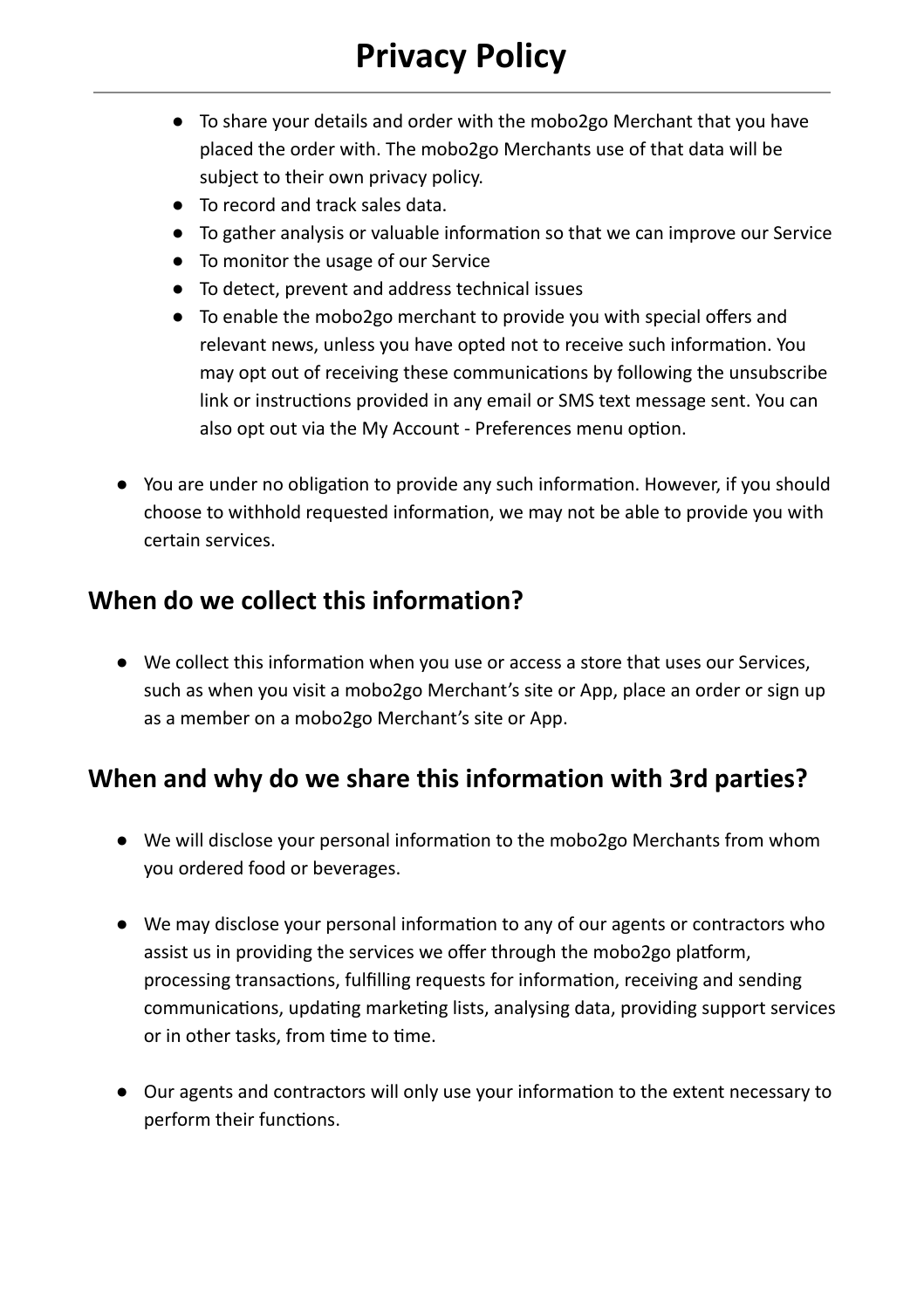• We may disclose your personal information if required to do so by law, to protect against legal liability or if we believe that such action is necessary to prevent fraud or cyber crime.

#### What we don't do with your personal information

- We do not and will never share, disclose, sell, rent, or otherwise provide personal information to other companies (other than to specific mobo2go Merchants you are interacting with, or to third party apps or service providers being used by the mobo2go Merchants you are interacting with) for the marketing of their own products or services.
- If you are a mobo2go Merchant using mobo2go Services, we do not use the personal information we collect from you or your customers to independently contact or market to your customers.

### Use of Cookies

- Cookies are small pieces of data stored on a User's device.
- Cookies are necessary to allow you to browse our website and use its features. The use of these cookies is essential for the website to work.
- Cookies enable us to identify your device, or you when you have logged in. We use cookies to enhance the functionality of the website by storing your preferences. We also use cookies to help us to improve the performance of our website to provide you with a better user experience.
- We don't sell or share the information collected by cookies, nor do we disclose the information to third parties, except where required by law (for example to government bodies and law enforcement agencies).
- Because cookies are used throughout our websites, disabling them may prevent you from using certain parts of the sites.
- Some mobo2go Merchants use Google Analytics to collect information about how people use their site. They do this to make sure they meet their users' needs and to understand how we could do it better. Google Analytics stores information about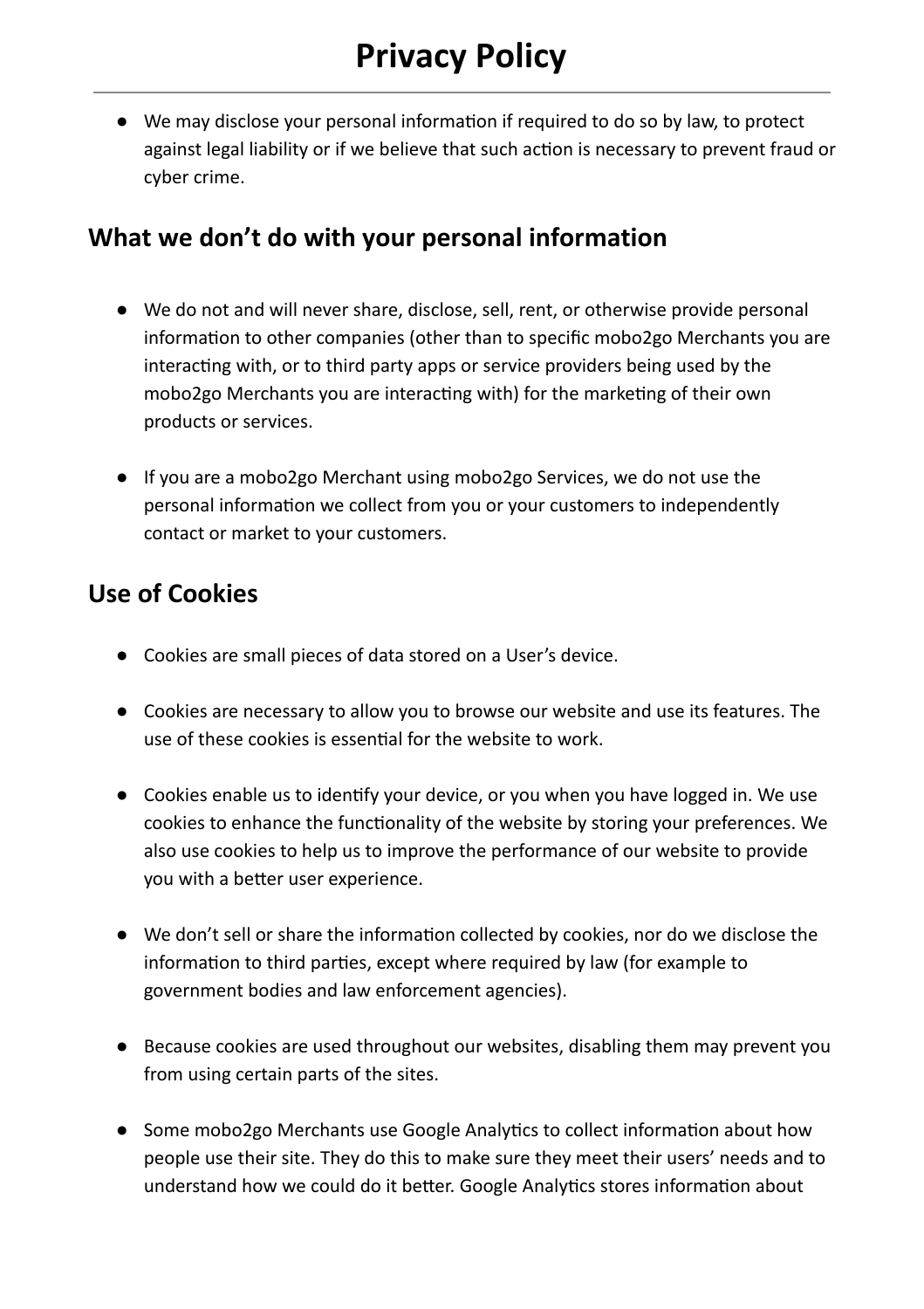# Privacy Policy

what pages you visit, how long you are on the site, how you got here and what you click on. We do not collect or store your personal information (e.g. your name or address) so this information cannot be used to identify who you are. We do not allow Google to use or share our analytics data.

To opt out of being tracked by Google Analytics across all websites visit http://tools.google.com/dlpage/gaoptout.

For more information about cookies and how they are used please visit. hp://www.ico.org.uk/ http://www.aboutcookies.org/

#### For how long do we retain your personal information?

- We will retain your Personal Data only for as long as is necessary for the purposes set out in this Privacy Policy. We will retain and use your Personal Data to the extent necessary to comply with our legal obligations (for example, if we are required to retain your data to comply with applicable laws), resolve disputes, and enforce our legal agreements and policies.
- We will also retain Usage Data for internal analysis purposes. Usage Data is generally retained for a shorter period of time, except when this data is used to strengthen the security or to improve the functionality of our Service, or we are legally obligated to retain this data for longer time periods.

#### How do we keep your personal information secure?

- Information that you submit via the mobo2go system will only be stored as long as we legitimately need it or as required by the law. This information is sent to and stored in a secure Microsoft Azure datacentre within the European Economic Area (EEA). This is necessary in order to process the information.
- The security of your data is important to us, but remember that no method of transmission over the Internet, or method of electronic storage is 100% secure.
- While we strive to use commercially acceptable means to protect your Personal Data, we cannot guarantee its absolute security.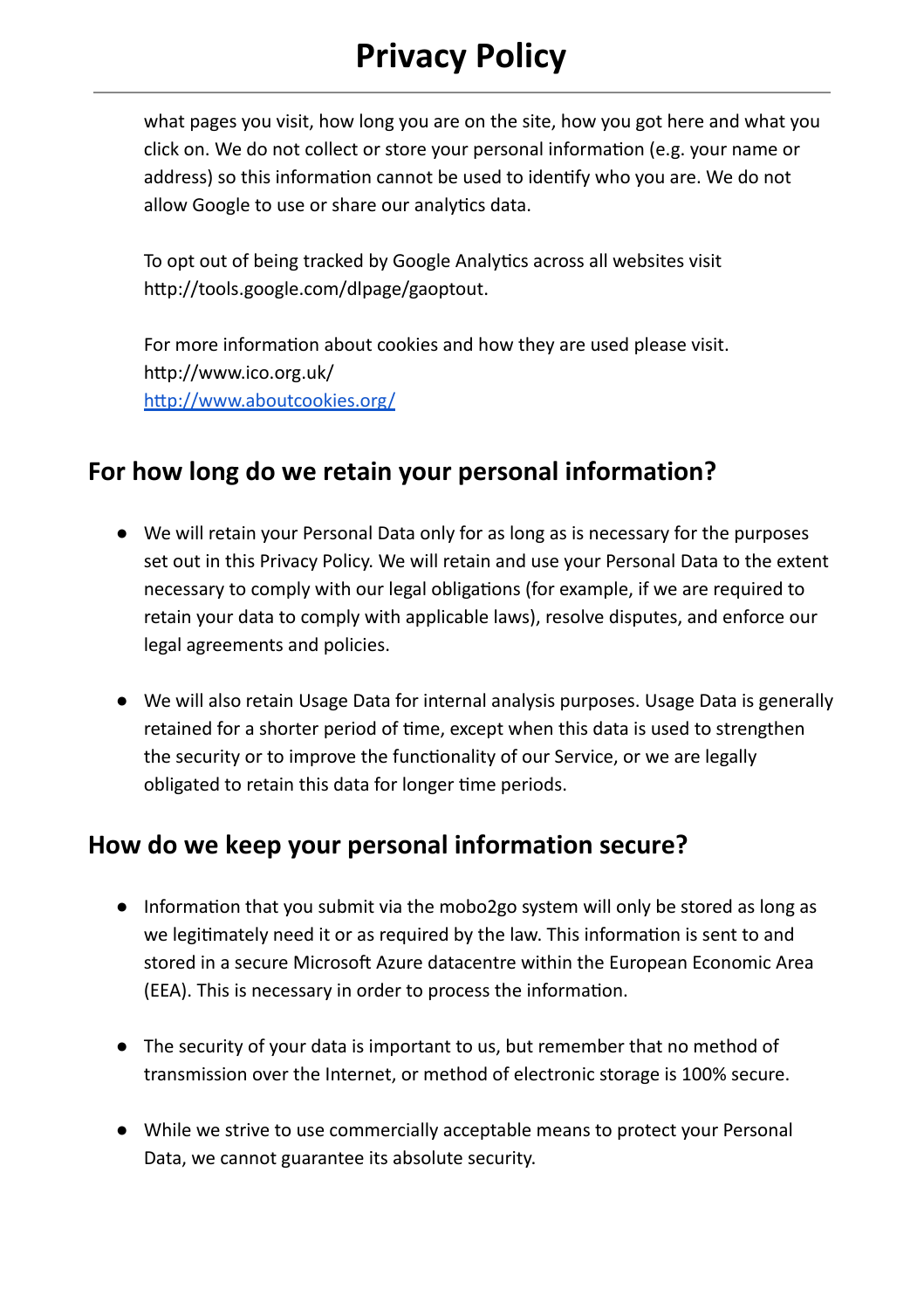# Privacy Policy

● We use third-party services for payment processing (e.g. payment processors). We will not store or collect your payment card details. That information is provided directly to our third-party payment processors whose use of your personal information is governed by their Privacy Policy. These payment processors adhere to the standards set by PCI-DSS as managed by the PCI Security Standards Council, which is a joint effort of brands like Visa, Mastercard, American Express and Discover. PCI-DSS requirements help ensure the secure handling of payment information.

#### The payment processors we work with are:

Global Payments - https://www.globalpaymentsinc.com/en-gb PayPal - https://www.paypal.com/uk/webapps/mpp/ua/privacy-full

### Transfer Of Data

- Your information, including Personal Data, may be transferred by us to related third parties that are located outside of the European Economic Area (EEA), for the purpose of providing and supporting the service.
- Your consent to this Privacy Policy followed by your submission of such information represents your agreement to that transfer.
- Mobo Innovations Limited will take all steps reasonably necessary to ensure that your data is treated securely and in accordance with this Privacy Policy and no transfer of your Personal Data will take place to an organization or a country unless there are adequate controls in place including the security of your data and other personal information.

#### Links To Other Sites

- Our Service may contain links to other sites that are not operated by us. If you click on a third party link, you will be directed to that third party's site. We strongly advise you to review the Privacy Policy of every site you visit.
- We have no control over and assume no responsibility for the content, privacy policies or practices of any third party sites or services.